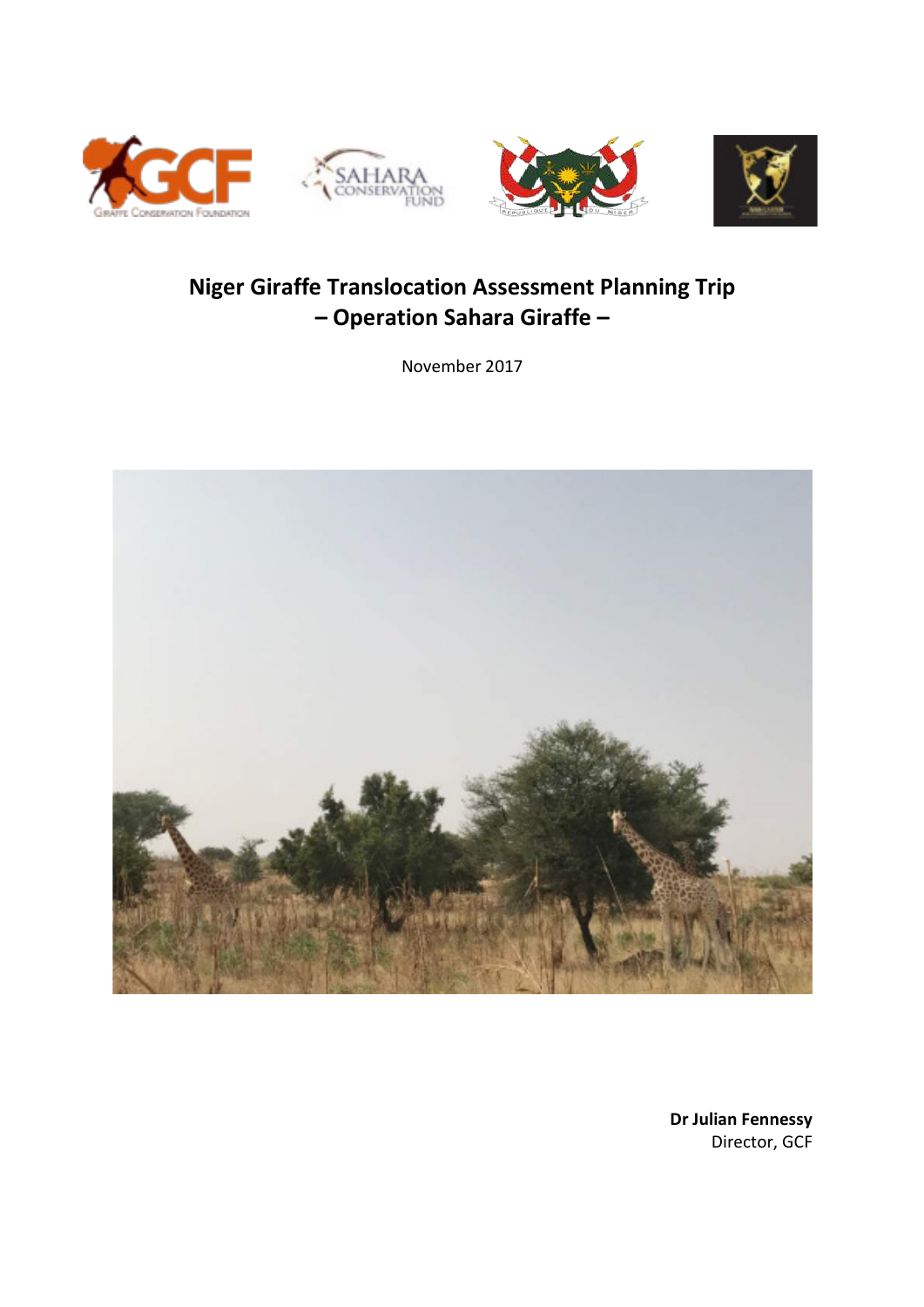# **Acronym**

| AVEN:   | Association pour la Valorisation de l'Ecotourisme au Niger (Association for the       |
|---------|---------------------------------------------------------------------------------------|
|         | Valorisation of Ecotourism in Niger)                                                  |
| DFC/PR: | Direction de la Faune, de la Chasse et des Parcs et Réserves (Directorate of Wildlife |
|         | Conservation, Hunting and Protected Areas)                                            |
| DGEF:   | Direction Générale des Eaux & Forêts (Directorate of Water & Forests)                 |
| GCF:    | <b>Giraffe Conservation Foundation</b>                                                |
| NGO:    | Non-Government Organisation                                                           |
| SCF:    | Sahara Conservation Fund                                                              |
| WCA:    | <b>Wildlife Conservation Alliance</b>                                                 |
|         |                                                                                       |

# **Acknowledgement**

We thank the Government of Niger, in particular the Directorate of Water & Forests (DGEF) and the Directorate of Wildlife, Hunting and Protected Areas Management (DFC / PR) for its participation in the translocation assessment efforts. Additionally, we thank the following organisations for providing valuable finance for the translocation assessment: DFC / PR, the Niger Fauna Corridor Project, Giraffe Conservation Foundation (GCF), the Sahara Conservation Fund (SCF), Saint Louis Zoo and Wildlife Conservation Alliance (WCA).

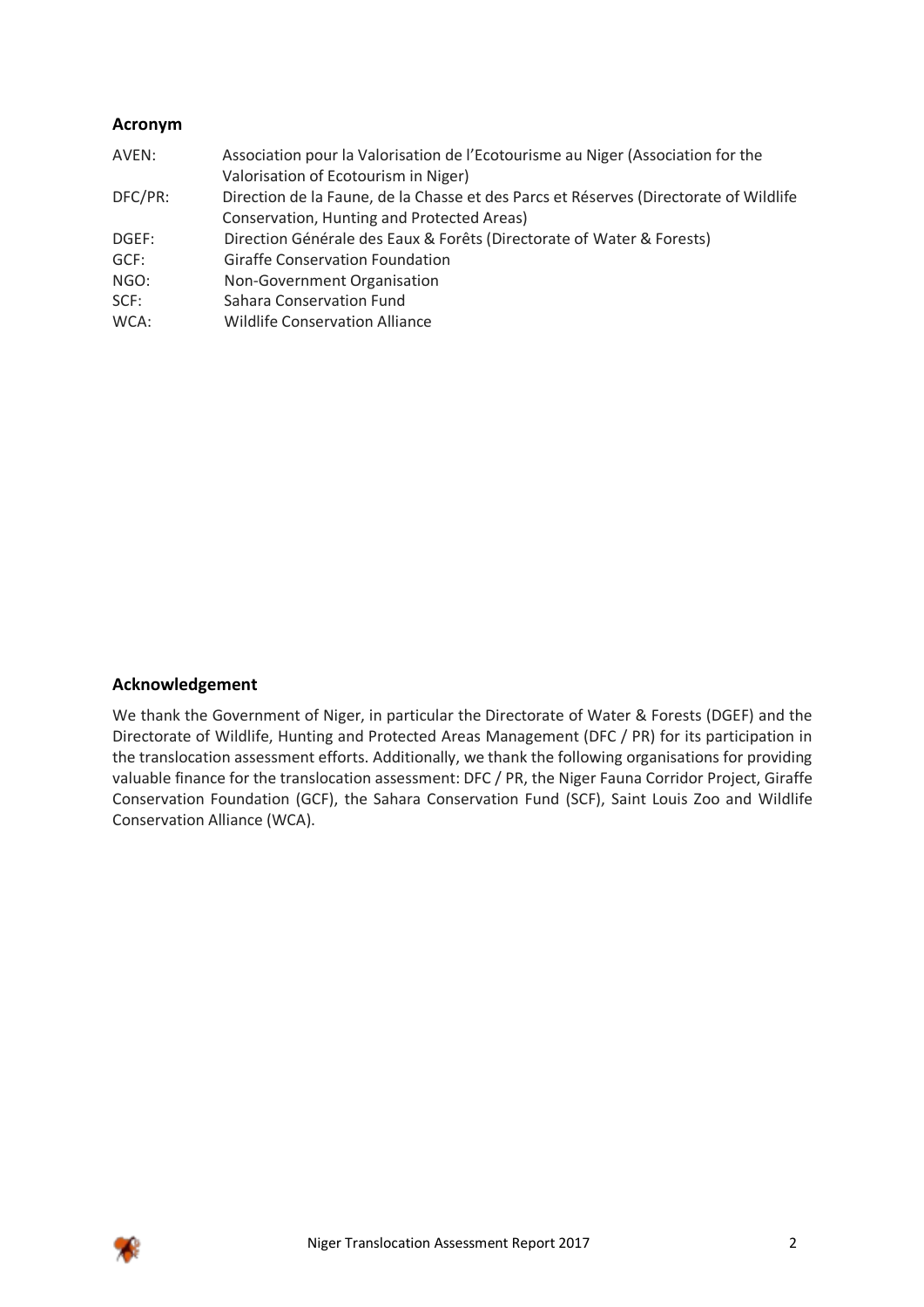# **Niger Translocation Assessment Team**

**AVEN:** Guides (1)

| DFC:     | Ibrahim MADOUGOU (Chief of Wildlife Division)<br>Mahaman Sanoussi Dan Fatchima (Gadabeji Game Reserve Manager)<br>Ali Laouel Abagana (Coordinator of the Niger Fauna Corridor Project)<br>Boubé Morou (UDDM)<br>Amadou Oumani (UDDM)<br>Ousseini Idrissa (AVEN)<br>Mourtala Saley Mahaman (UGAP/Gadabedji)<br>Trainee<br>Drivers - Hassan Maraye, Abdoul Aziz Mounkaila, Maman Sani |
|----------|-------------------------------------------------------------------------------------------------------------------------------------------------------------------------------------------------------------------------------------------------------------------------------------------------------------------------------------------------------------------------------------|
| GCF:     | Dr Julian Fennessy (Director)<br>Dr Pete Morkel (Veterinarian - Independent Consultant)                                                                                                                                                                                                                                                                                             |
| GCF-SCF: | Abdoul Razack Moussa Zabeirou (Programme Officer)<br>Ahmed Oumarou (Driver)                                                                                                                                                                                                                                                                                                         |
| SCF:     | Dr Thomas Rabeil (Regional Program Officer)                                                                                                                                                                                                                                                                                                                                         |
| WCA:     | Ivan Carter (Executive Director)<br>Graham Pelham (Board)                                                                                                                                                                                                                                                                                                                           |



**Figure**. Members of the Translocation Assessment Team, Gadabedji Game Reserve, Niger.

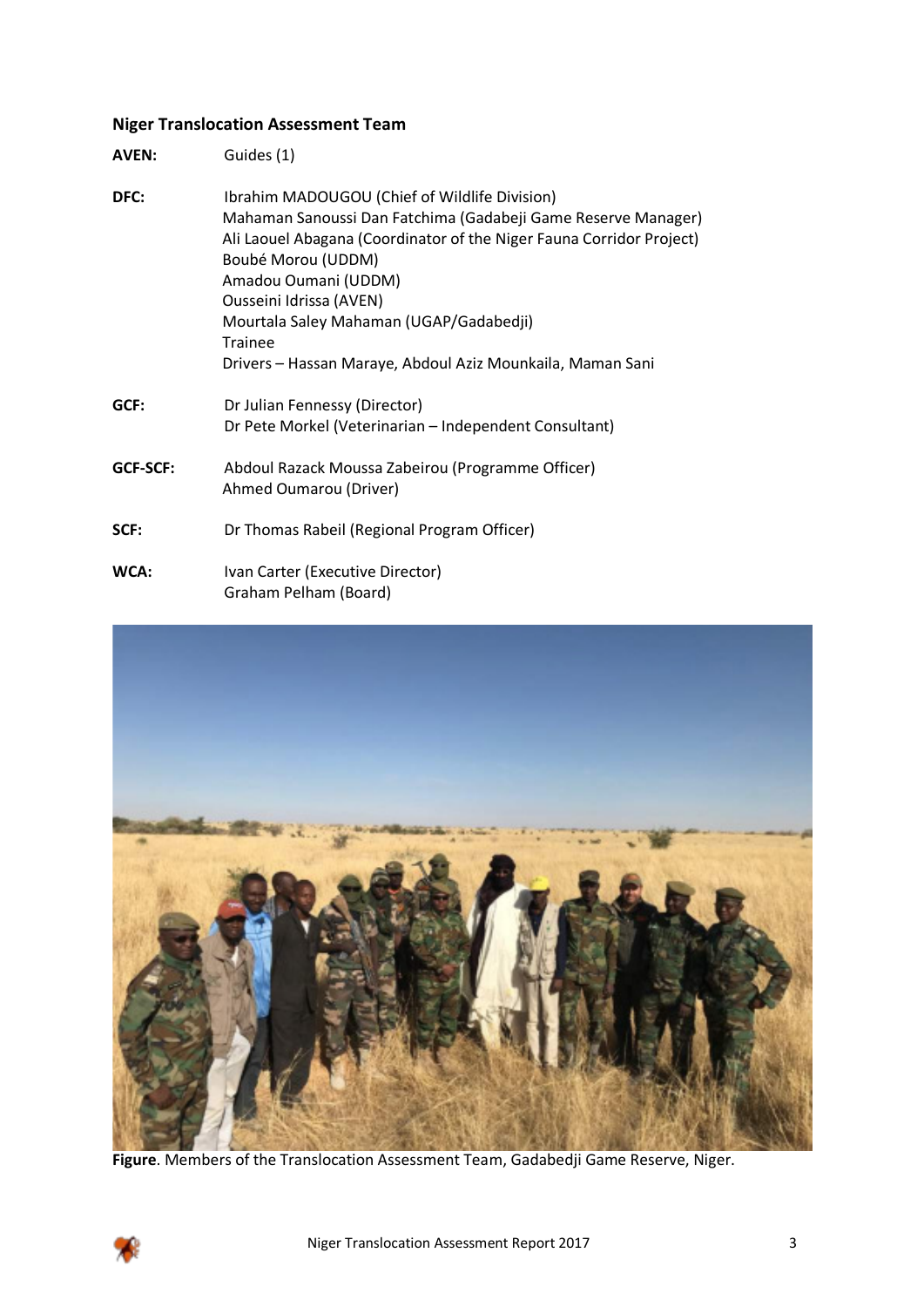# **Introduction**

The endangered West African giraffe (*Giraffa camelopardalis peralta)* live freely in an anthropised environment in the transition zone of the Biosphere Reserve of Park W, Niger. Demographic pressure and agricultural practices in this area pose a threat through habitat fragmentation of these West African giraffe, prompting them to change their behaviour over the last few decades.

As part of the conservation of the West African giraffe, the Government of Niger with GCF-SCF and local and international collaborative partners (AVEN and WCA) undertook a host of meetings and field-based translocation assessment for the West African giraffe in Niger from 4-11 November 2017 with additional financial support from Saint Louis Zoo.

The main objective of the mission was to meet with relevant local and government authorities, including the Minister, Director General, Governor and Mayors to determine the



practicalities and viability of establishing a new translocated population of the last remaining West African giraffe in Niger.

# **Planning**

Below is a brief overview of the mission to discuss, review and assess the possibility of a giraffe translocation to Gadabedji Game Reserve, Niger in 2018.

#### *Saturday 4th November*

#### Niamey, Niger

Introductory meeting of GCF and SCF with the Director General (Ministry), Deputy Director General (Ministry) and Chief of Gadebedji Game Reserve about the proposed giraffe translocation planning efforts in Niger. GCF-SCF provided an overview of their experience in giraffe (and wildlife) conservation and translocation in Africa, highlighted skills and experience of the current and proposed team for any future translocation, as well as detailed the actions involved in capturing and translocating giraffe. Additionally, GCF-SCF presented and discussed the newly designed solar powered GPS Satellite units, their capacity and value in post-translocation monitoring – and regular monitoring for current population. Various discussions were held around the above topics and all present endorsed the project and gave their support for the mission and future translocation effort.

#### *Sunday 5th November*

#### Niamey-Koure Region, Niger

The GCF-SCF team together Ministry and Gadabedji Game Reserve staff visited the 'Giraffe Zone' in the Koure Region on a field trip to discuss current and future giraffe conservation opportunities and the proposed translocation planning trip in Niger with AVEN and ASGN partners in Niger. GCF-SCF

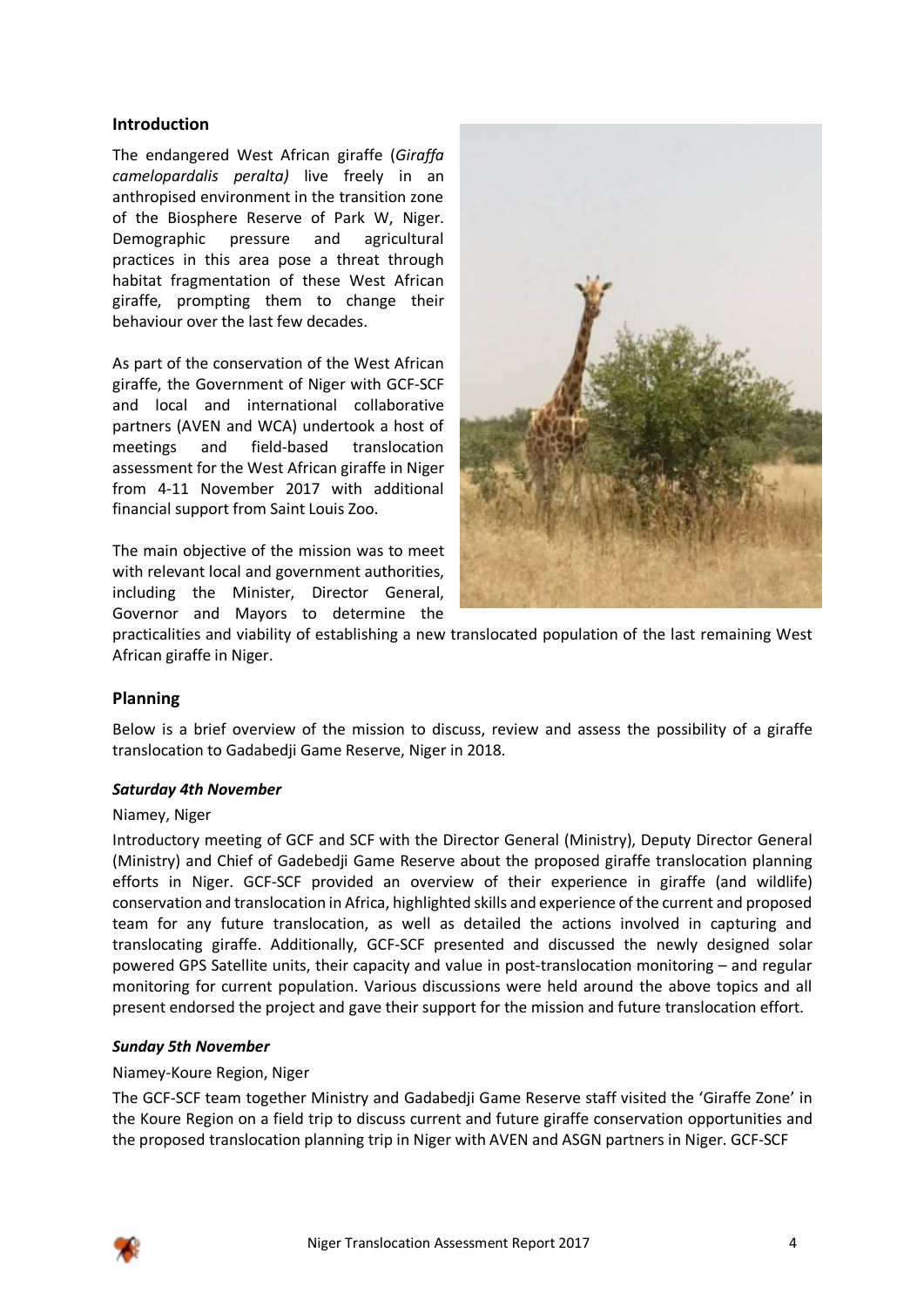

**Figure**. Preferred boma site for giraffe once captured in the Koure Region, Niger.

provided an overview of their experience in giraffe (and wildlife) conservation and translocation in Africa, highlighted skills and experience of the current and proposed team for any future translocation, as well as detailed the actions involved in capturing and translocating giraffe. Additionally, GCF-SCF presented and discussed the newly designed solar powered GPS Satellite units, their capacity and value in post-translocation monitoring – and regular monitoring for current population. Various discussions were held around the above topics and all present endorsed the project and gave their support for the mission and future translocation effort. During this meeting, additional targeted discussions around giraffe-specific support received to date from GCF were highlighted and a proposal for future opportunities presented.

Following the meetings, the team drove within the Koure Region to assess potential sites for the establishment of a boma to hold giraffe after initial capture. Various sites were assessed and one close to Kanare village was preferred as it was close to a secondary road (graded track) which would allow ease of movement for the truck and container. Importantly, from the boma site a vehicle with giraffe chariot will be able to load the giraffe in the field and return them to the boma easily.

Various discussions were held throughout the day around the translocation, equipment needs, role of partners, community support and assistance, and planning next steps. All present endorsed the project and gave their support.

# *Monday 6th November*

#### Niamey, Niger

The GCF-SCF team were invited for an introductory meeting with the Minister of Environment and his staff about the proposed translocation planning trip in Niger. Similar to previous meetings, the team provided an overview of the experience of GCF in giraffe conservation and translocation, highlighted skills and experience of team for future translocation, detailed the actions involved in capturing and translocating giraffe, and presented and discussed the newly designed solar powered GPS Satellite units. All present endorsed the project and gave their support.

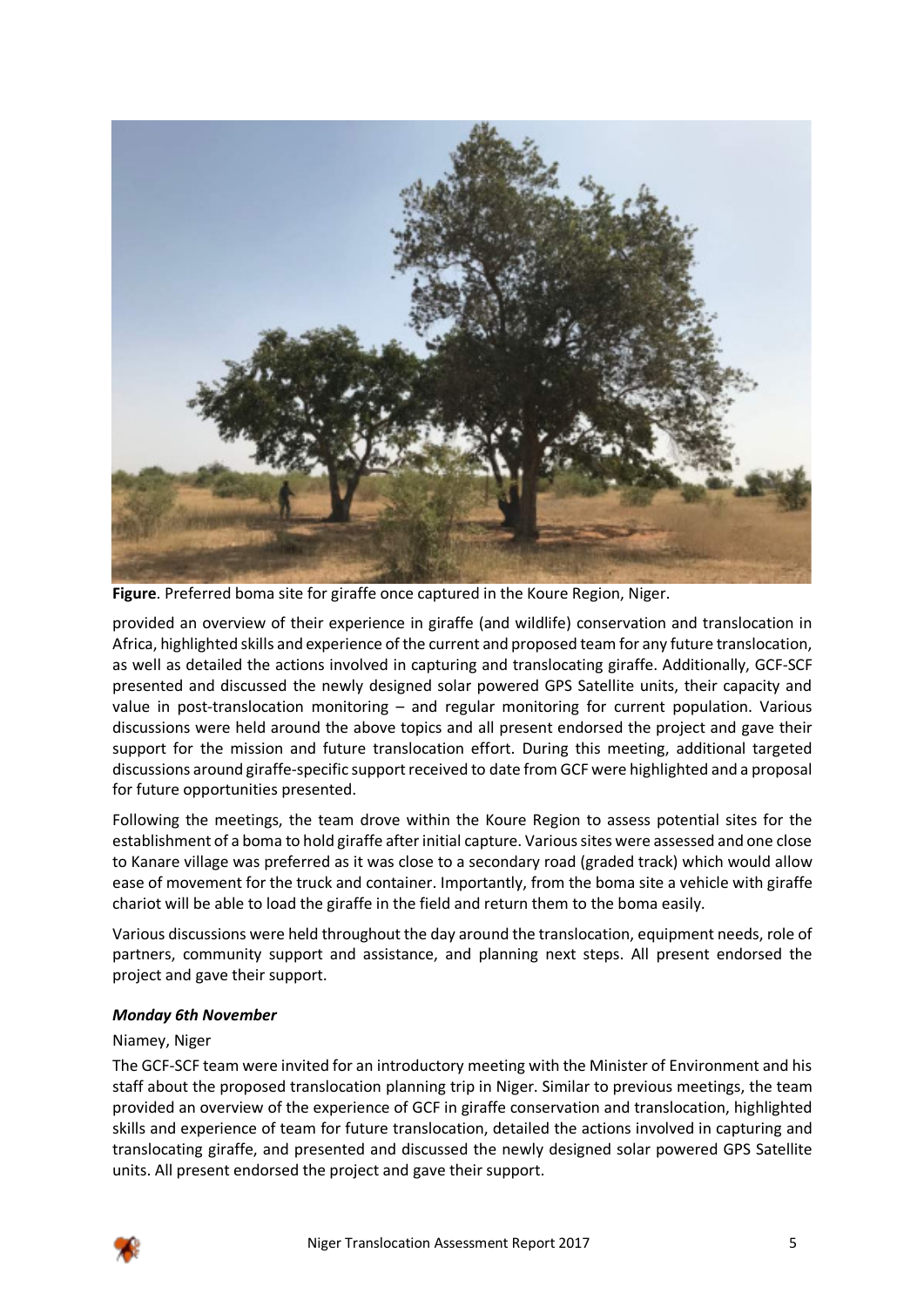In the afternoon, the translocation assessment team met with Eric Schiano, NAT International, to better understand the trucking and container requirements available. This was a valuable discussion and the valuable support from Nat International is very appreciative.

#### *Tuesday 7th November*

#### Niamey-Maradi, Niger

The translocation assessment team all drove together from Niamey to Maradi (en route to Gadabedji Game Reserve) stopping regularly along the way to assess road conditions, towns, powerlines, etc. and their potential impact on/for the giraffe translocation route. On arrival late in Maradi, the team held a brief meeting with the Regional Director of the Ministry and we similarly present the mission about the proposed translocation planning trip in Niger.



#### *Wednesday 8th November*

#### Maradi-Gadabedji Game Reserve

A morning meeting was held in Maradi with the Governor and his advisors, Regional Director of the Ministry, local business partners and translocation assessment team to present the mission about the proposed translocation planning trip in Niger. Similar information to that presented to the Minister of Environment and others was undertaken and brief discussions held. Importantly, all present endorsed the project and gave their support.

The translocation assessment team then drove from Maradi to Gadabedji Game Reserve, further assessing the route along the way for road conditions, powerlines, towns, etc. The team overnighted in Gadabedji town on the border with the Reserve.

#### *Thursday 9th November*

#### Gadabedji Game Reserve-Maradi

Throughout the morning the translocation assessment team drove around the Gadabedji Game Reserve assessing the site for potential translocation release sites, forage availability, water infrastructure, etc. The Mayor of Gadabedji and his advisors joined the team and together we toured the Reserve and held discussions along the way about the giraffe, livestock, access to the Park monitoring, etc. All present agreed that the Reserve is a good habitat and environment for the giraffe to be released, and importantly part of their historic range until they were made locally extinct. Recent efforts by government and NGOs to secure the area and increase conservation support has been



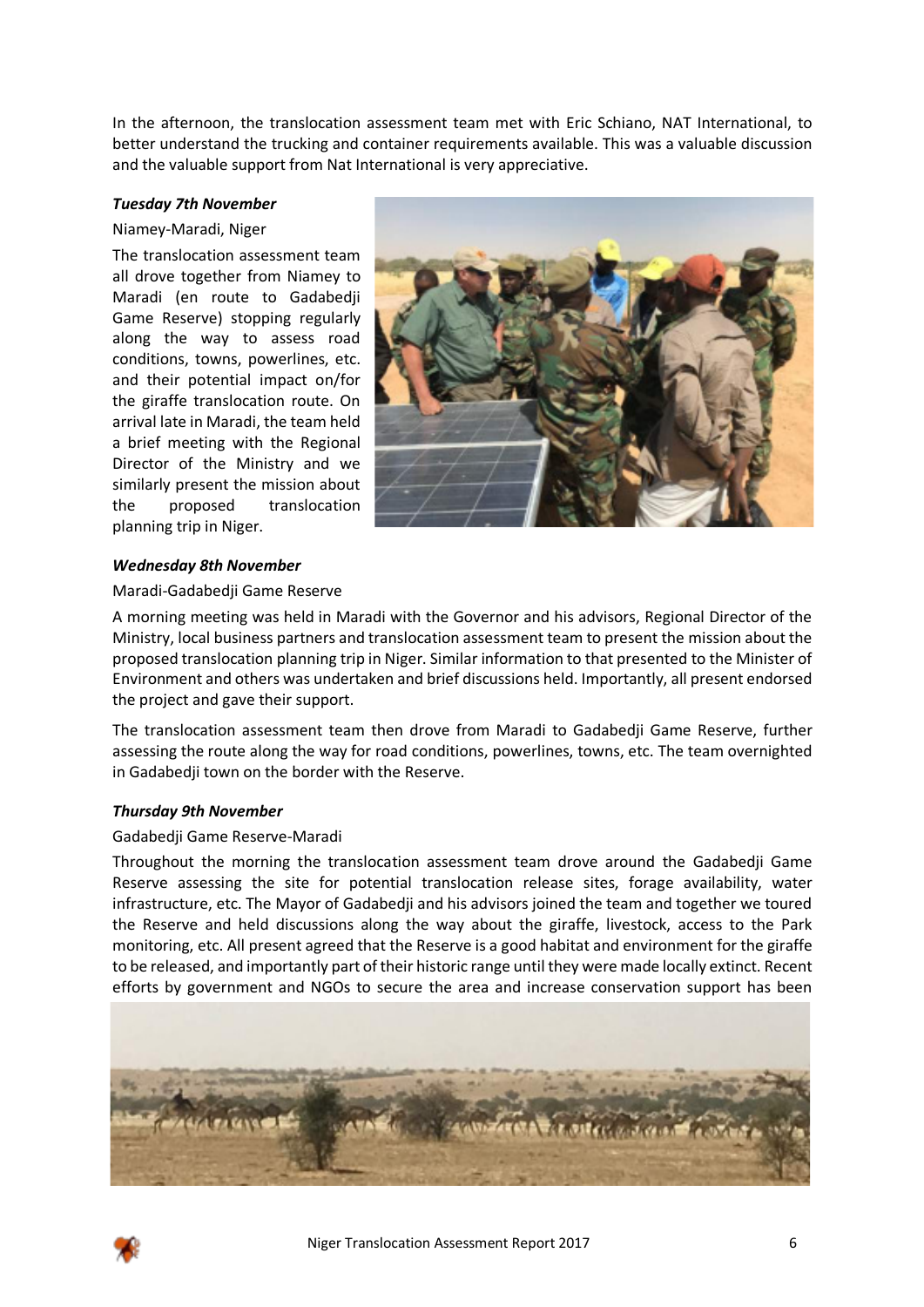valuable. The Mayor expressed his excitement to have giraffe soon re-introduced into 'his' area and hopefully it will help to bring tourists. The team left the from Gadabeji Game Reserve late and overnighted in Maradi.

# *Friday 10th November*

#### Maradi-Niamey

A long day's drive from Maradi to Niamey, with many discussions held along way regarding the way forward and next steps.

# *Saturday 11th November*

Niamey-Koure Region, Niger

The translocation assessment team again undertook a field visit to the 'Giraffe Zone' in the Koure Region to talk with AVEN, see some giraffe and re-assess the proposed sites for the establishment of a boma to hold giraffe after initial capture. All



agreed on the site chosen (see Figure above) and much preparation for the boma will be required with support from the community prior to activities commencing. Simultaneously, an aerial reconnaissance of the boma location was undertaken with the valuable support of Eric Schiano, NAT International, using a ULM Savannah.

# **Conclusion and Way Forward**

Following the field visit and various meetings with local authorities, the core GCF-SCF team and key members of the Ministry and Gadabedji Game Reserve developed a plan and reviewed the way forward needs, resources and activities.

Original discussions between partners had looked at undertaking the giraffe translocation in February 2018. However, due to the logistical and resource requirements, fundraising needs and availability of the entire team, it was agreed that the translocation only be held in November 2018 following the rainy season. A draft Translocation Plan for November 2018 was developed – see below.

# *Draft Translocation Plan – November 2018*

- Day 1 Arrive in Niamey
- Day 2 Meetings in Niamey
- Day 3 Drive to Koure Region from Niamey, set up camp, training of capture team
- Day 4-6 Capture giraffe
- Day 6-26 Boma train giraffe for translocation
- Day 7-12 GPS satellite collar 15 giraffe (Koure, Dallol, Dingazi)
- Day 27-28 Load and drive giraffe to Gadabedji GR over 2 days
- Day 28/29 Release giraffe into holding boma (as necessary)
- Day 29/30 Release giraffe into Gadabedji GR
- Day 30 Monitor giraffe in Gadabedji GR

Additionally, and in support of ongoing giraffe conservation, post-translocation monitoring and ecotourism developments in the core 'Giraffe Zone' of the Koure Region, it was requested that solar powered GPS satellite units be fitted to giraffe that will and will not be translocated. As a result, one